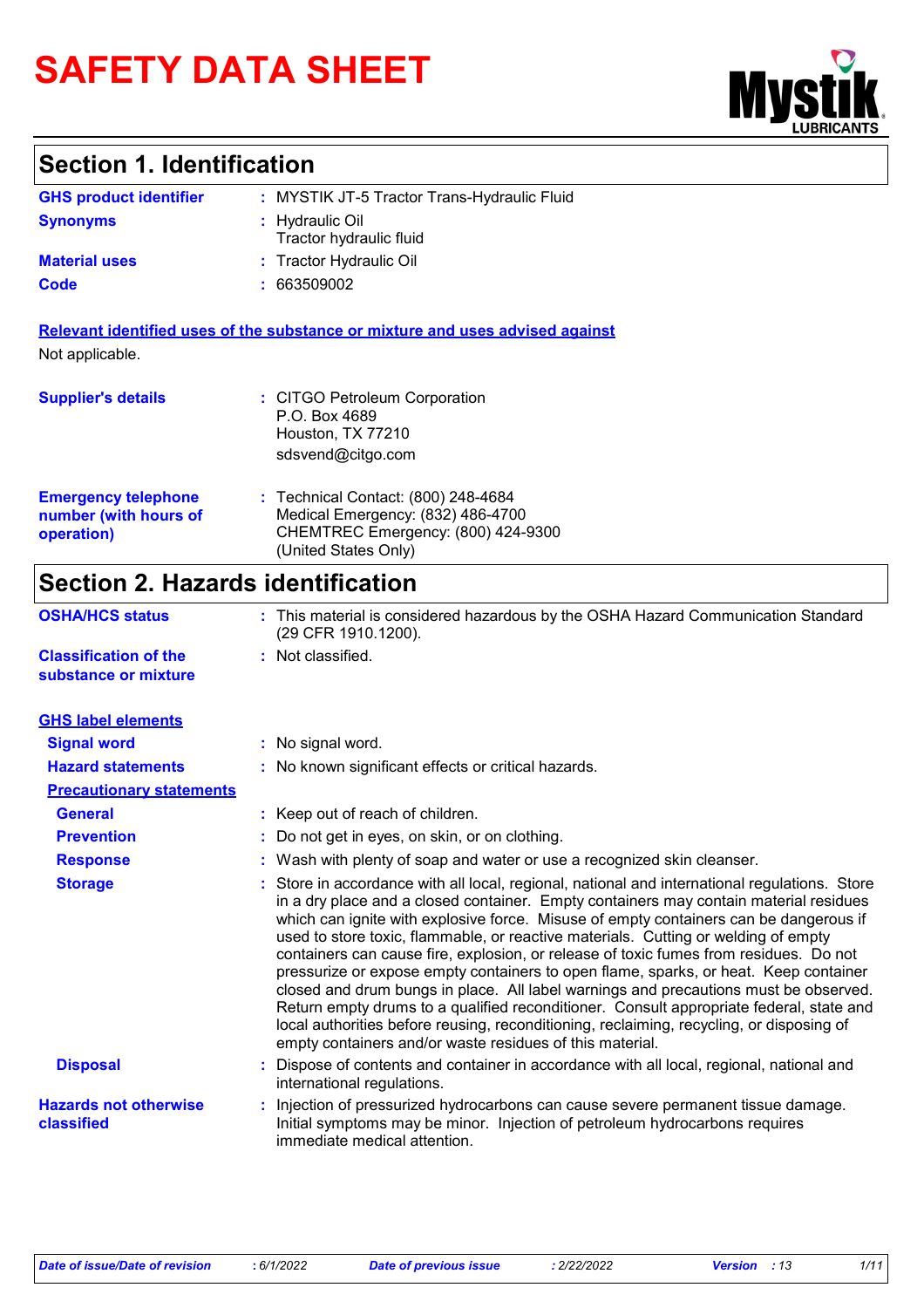### **Section 3. Composition/information on ingredients**

#### **Other means of identification Substance/mixture**

**:** Mixture

**:** Hydraulic Oil Tractor hydraulic fluid

**:** Not applicable.

#### **CAS number/other identifiers**

| <b>CAS number</b> |
|-------------------|
|-------------------|

| <b>Ingredient name</b>                                 | $\frac{9}{6}$ | <b>CAS number</b> |
|--------------------------------------------------------|---------------|-------------------|
| Distillates (petroleum), hydrotreated heavy paraffinic | 1≥90          | 64742-54-7        |
| Distillates, petroleum, hydrotreated, light naphthenic | ∣≤3           | 64742-53-6        |

 $* =$  Various  $** =$  Mixture  $*** =$  Proprietary

Any concentration shown as a range is to protect confidentiality or is due to process variation.

**There are no additional ingredients present which, within the current knowledge of the supplier and in the concentrations applicable, are classified and hence require reporting in this section.**

**Occupational exposure limits, if available, are listed in Section 8.**

### **Section 4. First aid measures**

|                     | <b>Description of necessary first aid measures</b>                                                                                                                                                                                     |
|---------------------|----------------------------------------------------------------------------------------------------------------------------------------------------------------------------------------------------------------------------------------|
| Eye contact         | : Immediately flush eyes with plenty of water, occasionally lifting the upper and lower<br>eyelids. Check for and remove any contact lenses. Get medical attention if irritation<br>occurs.                                            |
| <b>Inhalation</b>   | : Remove victim to fresh air and keep at rest in a position comfortable for breathing. Get<br>medical attention if symptoms occur.                                                                                                     |
| <b>Skin contact</b> | : Flush contaminated skin with plenty of water. Remove contaminated clothing and<br>shoes. Get medical attention if symptoms occur.                                                                                                    |
| <b>Ingestion</b>    | : Wash out mouth with water. Remove victim to fresh air and keep at rest in a position<br>comfortable for breathing. Do not induce vomiting unless directed to do so by medical<br>personnel. Get medical attention if symptoms occur. |

#### **Most important symptoms/effects, acute and delayed**

| <b>Potential acute health effects</b> |                                                                                                                                                                                                                                            |
|---------------------------------------|--------------------------------------------------------------------------------------------------------------------------------------------------------------------------------------------------------------------------------------------|
| <b>Eye contact</b>                    | : No known significant effects or critical hazards.                                                                                                                                                                                        |
| <b>Inhalation</b>                     | : No known significant effects or critical hazards.                                                                                                                                                                                        |
| <b>Skin contact</b>                   | : Injection of pressurized hydrocarbons can cause severe permanent tissue damage.<br>Initial symptoms may be minor.                                                                                                                        |
| <b>Ingestion</b>                      | : No known significant effects or critical hazards.                                                                                                                                                                                        |
| <b>Over-exposure signs/symptoms</b>   |                                                                                                                                                                                                                                            |
| <b>Eye contact</b>                    | $\therefore$ No specific data.                                                                                                                                                                                                             |
| <b>Inhalation</b>                     | : No specific data.                                                                                                                                                                                                                        |
| <b>Skin contact</b>                   | : No specific data.                                                                                                                                                                                                                        |
| <b>Ingestion</b>                      | : No specific data.                                                                                                                                                                                                                        |
|                                       | Indication of immediate medical attention and special treatment needed, if necessary                                                                                                                                                       |
| <b>Notes to physician</b>             | : In the event of injection in underlying tissue, immediate treatment should include<br>extensive incision, debridement and saline irrigation. Inadequate treatment can result in<br>ischemia and gangrene. Early symptoms may be minimal. |
| <b>Specific treatments</b>            | : Treat symptomatically and supportively.                                                                                                                                                                                                  |
| <b>Protection of first-aiders</b>     | : No action shall be taken involving any personal risk or without suitable training.                                                                                                                                                       |

#### **See toxicological information (Section 11)**

| Date of issue/Date of revision | 6/1/2022 | issue<br>lat<br>.<br>. | /22/2022<br>the contract of the contract of the contract of the contract of the contract of the contract of the contract of | $\overline{\phantom{a}}$<br>________ | 011. |
|--------------------------------|----------|------------------------|-----------------------------------------------------------------------------------------------------------------------------|--------------------------------------|------|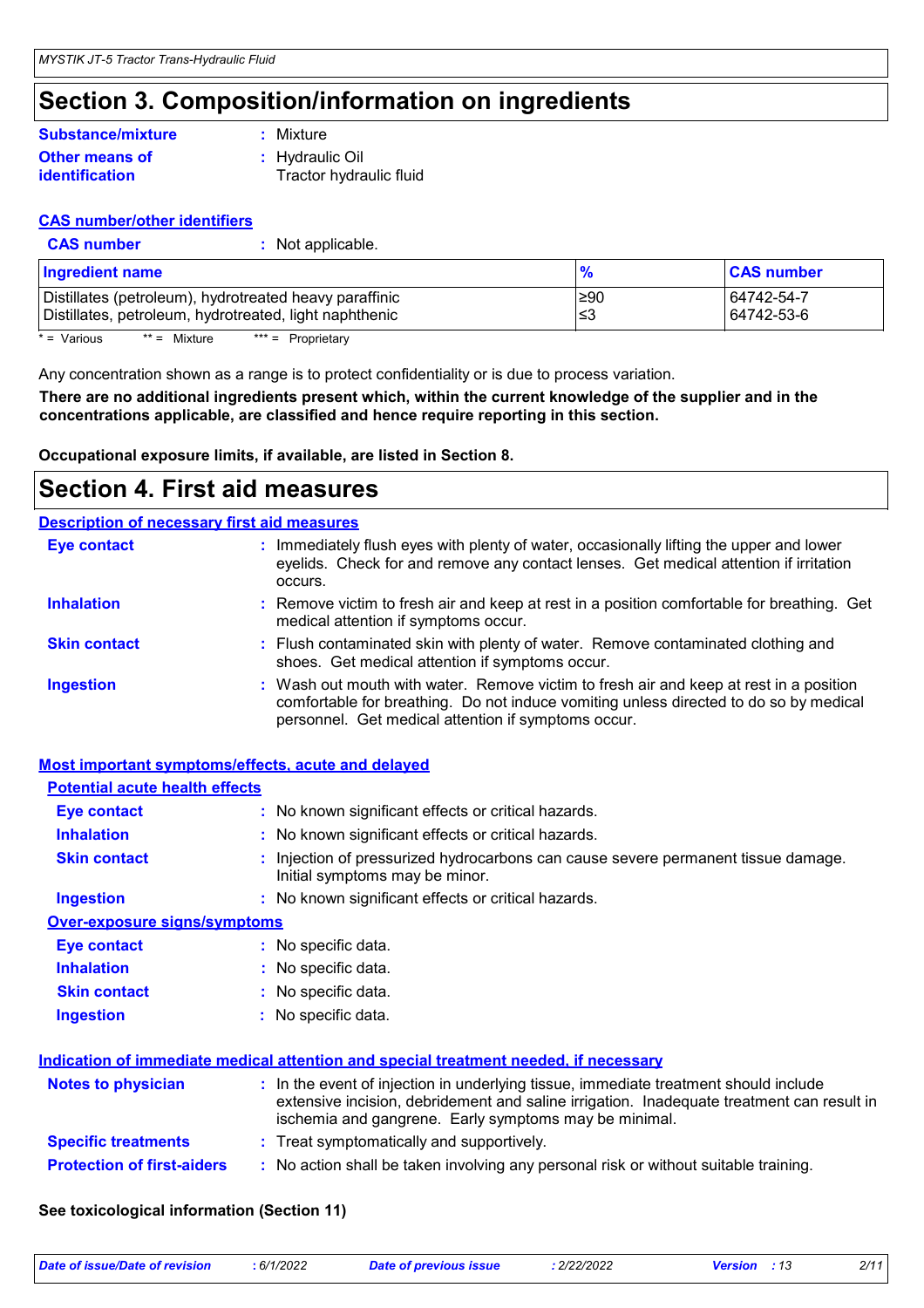## **Section 5. Fire-fighting measures**

| <b>Extinguishing media</b>                               |                                                                                                                                                                                                     |
|----------------------------------------------------------|-----------------------------------------------------------------------------------------------------------------------------------------------------------------------------------------------------|
| <b>Suitable extinguishing</b><br>media                   | : Use an extinguishing agent suitable for the surrounding fire.                                                                                                                                     |
| <b>Unsuitable extinguishing</b><br>media                 | $:$ None known.                                                                                                                                                                                     |
| <b>Specific hazards arising</b><br>from the chemical     | : In a fire or if heated, a pressure increase will occur and the container may burst.                                                                                                               |
| <b>Hazardous thermal</b><br>decomposition products       | Decomposition products may include the following materials:<br>carbon dioxide<br>carbon monoxide<br>sulfur oxides<br>phosphorus oxides<br>metal oxide/oxides                                        |
| <b>Special protective actions</b><br>for fire-fighters   | : Promptly isolate the scene by removing all persons from the vicinity of the incident if<br>there is a fire. No action shall be taken involving any personal risk or without suitable<br>training. |
| <b>Special protective</b><br>equipment for fire-fighters | Fire-fighters should wear appropriate protective equipment and self-contained breathing<br>apparatus (SCBA) with a full face-piece operated in positive pressure mode.                              |

### **Section 6. Accidental release measures**

|                                                              | Personal precautions, protective equipment and emergency procedures                                                                                                                                                                                                                                                                                                                                                                                                                                                                                                                      |
|--------------------------------------------------------------|------------------------------------------------------------------------------------------------------------------------------------------------------------------------------------------------------------------------------------------------------------------------------------------------------------------------------------------------------------------------------------------------------------------------------------------------------------------------------------------------------------------------------------------------------------------------------------------|
| For non-emergency<br>personnel                               | : No action shall be taken involving any personal risk or without suitable training.<br>Evacuate surrounding areas. Keep unnecessary and unprotected personnel from<br>entering. Do not touch or walk through spilled material. Put on appropriate personal<br>protective equipment.                                                                                                                                                                                                                                                                                                     |
| For emergency responders                                     | If specialized clothing is required to deal with the spillage, take note of any information in<br>-11<br>Section 8 on suitable and unsuitable materials. See also the information in "For non-<br>emergency personnel".                                                                                                                                                                                                                                                                                                                                                                  |
| <b>Environmental precautions</b>                             | : Avoid dispersal of spilled material and runoff and contact with soil, waterways, drains<br>and sewers. Inform the relevant authorities if the product has caused environmental<br>pollution (sewers, waterways, soil or air).                                                                                                                                                                                                                                                                                                                                                          |
| <b>Methods and materials for containment and cleaning up</b> |                                                                                                                                                                                                                                                                                                                                                                                                                                                                                                                                                                                          |
| <b>Small spill</b>                                           | : Stop leak if without risk. Move containers from spill area. Dilute with water and mop up<br>if water-soluble. Alternatively, or if water-insoluble, absorb with an inert dry material and<br>place in an appropriate waste disposal container. Dispose of via a licensed waste<br>disposal contractor.                                                                                                                                                                                                                                                                                 |
| <b>Large spill</b>                                           | Stop leak if without risk. Move containers from spill area. Prevent entry into sewers,<br>water courses, basements or confined areas. Wash spillages into an effluent treatment<br>plant or proceed as follows. Contain and collect spillage with non-combustible,<br>absorbent material e.g. sand, earth, vermiculite or diatomaceous earth and place in<br>container for disposal according to local regulations (see Section 13). Dispose of via a<br>licensed waste disposal contractor. Note: see Section 1 for emergency contact<br>information and Section 13 for waste disposal. |

### **Section 7. Handling and storage**

| <b>Precautions for safe handling</b>             |           |                                                                                                                                                                                                                                                                                                                                                  |             |                     |      |
|--------------------------------------------------|-----------|--------------------------------------------------------------------------------------------------------------------------------------------------------------------------------------------------------------------------------------------------------------------------------------------------------------------------------------------------|-------------|---------------------|------|
| <b>Protective measures</b>                       |           | : Put on appropriate personal protective equipment (see Section 8).                                                                                                                                                                                                                                                                              |             |                     |      |
| <b>Advice on general</b><br>occupational hygiene | measures. | : Eating, drinking and smoking should be prohibited in areas where this material is<br>handled, stored and processed. Workers should wash hands and face before eating,<br>drinking and smoking. Remove contaminated clothing and protective equipment before<br>entering eating areas. See also Section 8 for additional information on hygiene |             |                     |      |
| Date of issue/Date of revision                   | :6/1/2022 | <b>Date of previous issue</b>                                                                                                                                                                                                                                                                                                                    | : 2/22/2022 | <b>Version</b> : 13 | 3/11 |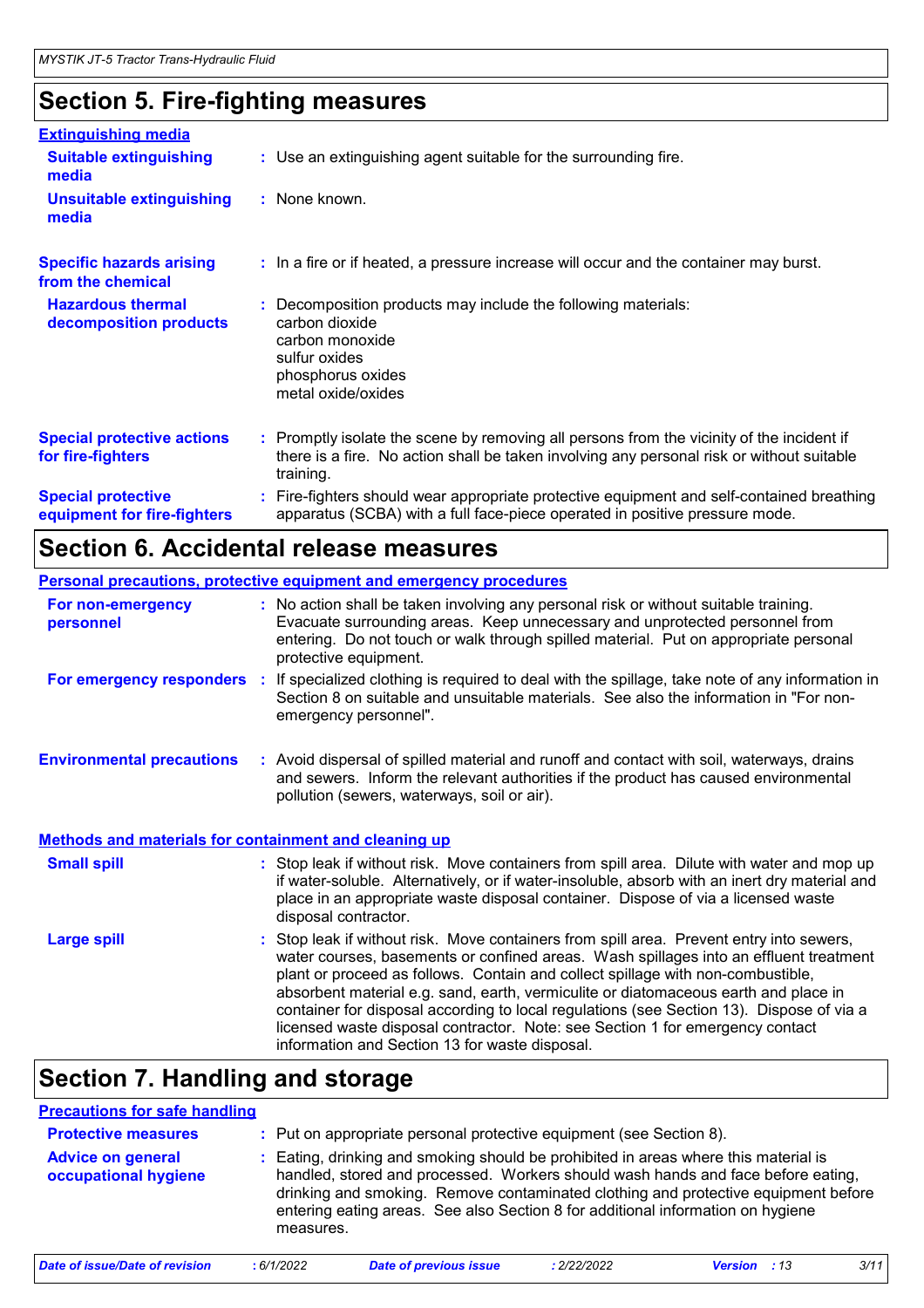## **Section 7. Handling and storage**

| <b>Conditions for safe storage,</b><br>including any<br>incompatibilities | Store in accordance with local regulations. Store in original container protected from<br>÷.<br>direct sunlight in a dry, cool and well-ventilated area, away from incompatible materials<br>(see Section 10) and food and drink. Keep container tightly closed and sealed until<br>ready for use. Containers that have been opened must be carefully resealed and kept<br>upright to prevent leakage. Do not store in unlabeled containers. Use appropriate<br>containment to avoid environmental contamination. See Section 10 for incompatible<br>materials before handling or use. |
|---------------------------------------------------------------------------|----------------------------------------------------------------------------------------------------------------------------------------------------------------------------------------------------------------------------------------------------------------------------------------------------------------------------------------------------------------------------------------------------------------------------------------------------------------------------------------------------------------------------------------------------------------------------------------|
|                                                                           | Bulk Storage Conditions: Maintain all storage tanks in accordance with applicable<br>regulations. Use necessary controls to monitor tank inventories. Inspect all storage<br>tanks on a periodic basis. Test tanks and associated piping for tightness. Maintain the<br>automatic leak detection devices to assure proper working condition.                                                                                                                                                                                                                                           |

# **Section 8. Exposure controls/personal protection**

#### **Control parameters**

#### **Occupational exposure limits**

| <b>Ingredient name</b>                                                                                           | <b>Exposure limits</b>                                                                                                                                                                                                                                                                                                                                                                                                                                                                                                                                                                                                                                 |
|------------------------------------------------------------------------------------------------------------------|--------------------------------------------------------------------------------------------------------------------------------------------------------------------------------------------------------------------------------------------------------------------------------------------------------------------------------------------------------------------------------------------------------------------------------------------------------------------------------------------------------------------------------------------------------------------------------------------------------------------------------------------------------|
| Distillates (petroleum), hydrotreated heavy paraffinic<br>Distillates, petroleum, hydrotreated, light naphthenic | ACGIH TLV (United States, 1/2021).<br>TWA: 5 mg/m <sup>3</sup> 8 hours. Form: Inhalable<br><b>fraction</b><br>OSHA PEL (United States, 5/2018).<br>TWA: 5 $mg/m3$ 8 hours.<br>NIOSH REL (United States, 10/2020).<br>TWA: 5 mg/m <sup>3</sup> 10 hours. Form: Mist<br>STEL: 10 mg/m <sup>3</sup> 15 minutes. Form: Mist<br>ACGIH TLV (United States, 1/2021).<br>TWA: 5 mg/m <sup>3</sup> 8 hours. Form: Inhalable<br>Ifraction<br>OSHA PEL (United States, 5/2018).<br>TWA: 5 mg/m <sup>3</sup> 8 hours.<br>NIOSH REL (United States, 10/2020).<br>TWA: 5 mg/m <sup>3</sup> 10 hours. Form: Mist<br>STEL: 10 mg/m <sup>3</sup> 15 minutes. Form: Mist |

| <b>Appropriate engineering</b><br><b>controls</b> | : Good general ventilation should be sufficient to control worker exposure to airborne<br>contaminants.                                                                                                                                                                                                                         |
|---------------------------------------------------|---------------------------------------------------------------------------------------------------------------------------------------------------------------------------------------------------------------------------------------------------------------------------------------------------------------------------------|
| <b>Environmental exposure</b><br><b>controls</b>  | : Emissions from ventilation or work process equipment should be checked to ensure<br>they comply with the requirements of environmental protection legislation. In some<br>cases, vapor controls, filters or engineering modifications to the process equipment will<br>be necessary to reduce emissions to acceptable levels. |
| <b>Individual protection measures</b>             |                                                                                                                                                                                                                                                                                                                                 |

| <b>Eye/face protection</b>     |            | Wash contaminated clothing before reusing. Ensure that eyewash stations and safety<br>showers are close to the workstation location.<br>: Safety glasses equipped with side shields are recommended as minimum protection in<br>industrial settings. If contact is possible, the following protection should be worn, unless                    |             |                |      |
|--------------------------------|------------|-------------------------------------------------------------------------------------------------------------------------------------------------------------------------------------------------------------------------------------------------------------------------------------------------------------------------------------------------|-------------|----------------|------|
|                                | instead.   | the assessment indicates a higher degree of protection: chemical splash goggles.<br>Safety eyewear complying with an approved standard should be used when a risk<br>assessment indicates this is necessary to avoid exposure to liquid splashes, mists,<br>gases or dusts. If inhalation hazards exist, a full-face respirator may be required |             |                |      |
| <b>Skin protection</b>         |            |                                                                                                                                                                                                                                                                                                                                                 |             |                |      |
| <b>Hand protection</b>         |            | : Chemical-resistant gloves complying with an approved standard should be worn at all<br>times when handling chemical products if a risk assessment indicates this is necessary.                                                                                                                                                                |             |                |      |
| Date of issue/Date of revision | : 6/1/2022 | <b>Date of previous issue</b>                                                                                                                                                                                                                                                                                                                   | : 2/22/2022 | Version<br>:13 | 4/11 |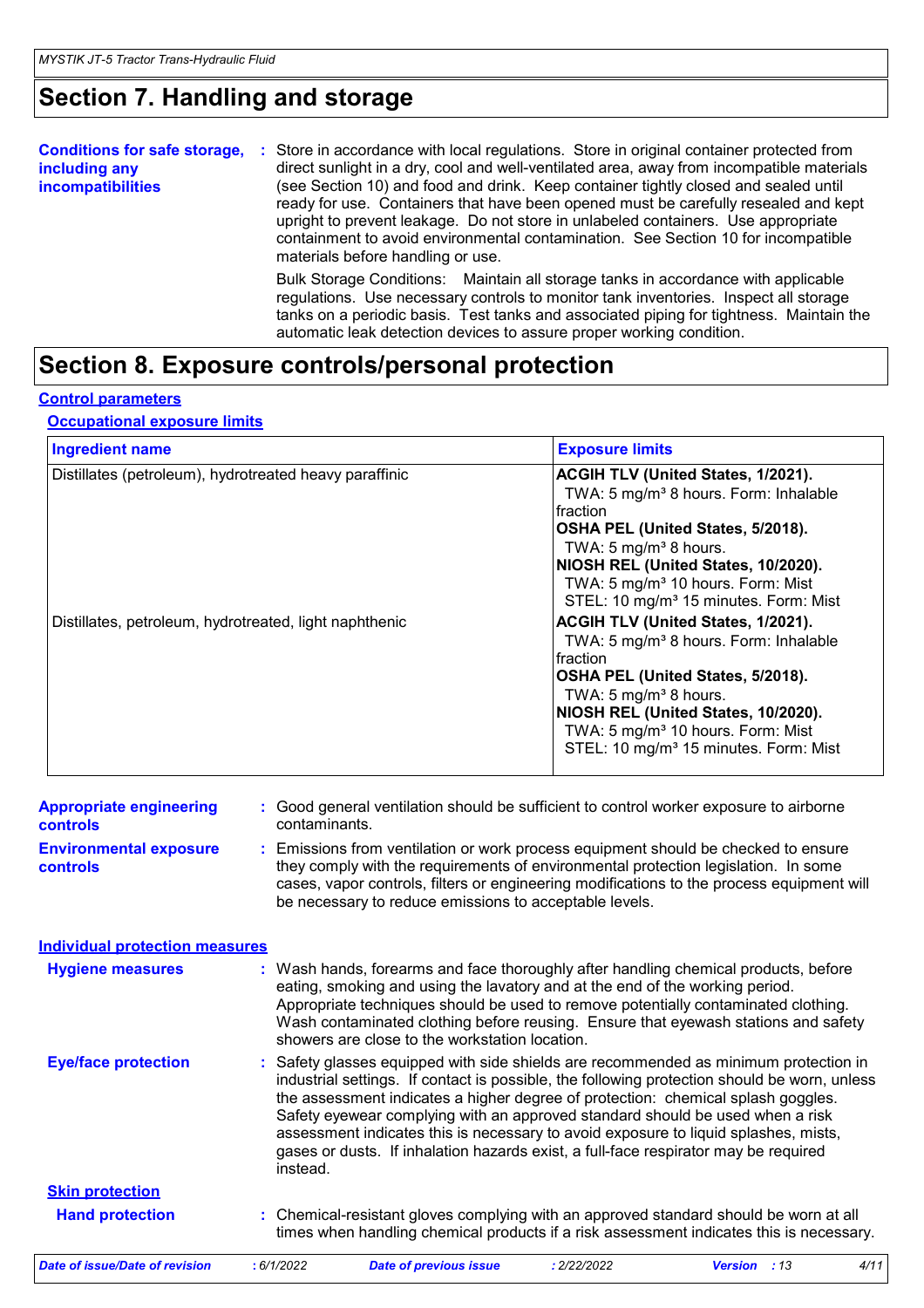## **Section 8. Exposure controls/personal protection**

| <b>Body protection</b>        | : Personal protective equipment for the body should be selected based on the task being<br>performed and the risks involved and should be approved by a specialist before<br>handling this product.                                                                                                                                                                                   |
|-------------------------------|---------------------------------------------------------------------------------------------------------------------------------------------------------------------------------------------------------------------------------------------------------------------------------------------------------------------------------------------------------------------------------------|
| <b>Other skin protection</b>  | : Avoid skin contact with liquid. Appropriate footwear and any additional skin protection<br>measures should be selected based on the task being performed and the risks involved<br>and should be approved by a specialist before handling this product. Leather boots are<br>not protective for liquid contact.                                                                     |
| <b>Respiratory protection</b> | : Avoid inhalation of gases, vapors, mists or dusts. Use a properly fitted, air-purifying or<br>supplied-air respirator complying with an approved standard if a risk assessment<br>indicates this is necessary. Respirator selection must be based on known or anticipated<br>exposure levels, the hazards of the product and the safe working limits of the selected<br>respirator. |

### **Section 9. Physical and chemical properties**

The conditions of measurement of all properties are at standard temperature and pressure unless otherwise indicated.

| <b>Appearance</b>                                                 |                                                                                                                         |
|-------------------------------------------------------------------|-------------------------------------------------------------------------------------------------------------------------|
| <b>Physical state</b>                                             | $:$ Liquid.                                                                                                             |
| <b>Color</b>                                                      | : Amber.                                                                                                                |
| Odor                                                              | Mild petroleum odor                                                                                                     |
| pH                                                                | $:$ Not available.                                                                                                      |
| <b>Boiling point, initial boiling</b><br>point, and boiling range | : Not available.                                                                                                        |
| <b>Flash point</b>                                                | : Closed cup: 197°C (386.6°F) [Pensky-Martens (ASTM D-93)]<br>Open cup: 233°C (451.4°F) [Cleveland.]                    |
| <b>Evaporation rate</b>                                           | $:$ <1 (n-butyl acetate. = 1)                                                                                           |
| Lower and upper explosive<br>(flammable) limits                   | $:$ Lower: 1%<br>Upper: 7%                                                                                              |
| <b>Vapor pressure</b>                                             | : < $0.0013$ kPa (< $0.01$ mm Hg)                                                                                       |
| <b>Relative vapor density</b>                                     | : $>1$ [Air = 1]                                                                                                        |
| <b>Relative density</b>                                           | : 0.871                                                                                                                 |
| <b>Density Ibs/gal</b>                                            | $: 7.26$ lbs/gal                                                                                                        |
| Density gm/cm <sup>3</sup>                                        | : Not available.                                                                                                        |
| <b>Gravity, °API</b>                                              | $: 30.8 \text{ @ } 60 \text{ F}$                                                                                        |
| <b>Solubility</b>                                                 | : Insoluble in the following materials: cold water.                                                                     |
| <b>Auto-ignition temperature</b>                                  | : Not available.                                                                                                        |
| <b>Viscosity</b>                                                  | : Kinematic (room temperature): 50 mm $^{2}/s$ (50 cSt)<br>Kinematic (40°C (104°F)): 61.6 mm <sup>2</sup> /s (61.6 cSt) |
| <b>Viscosity SUS</b>                                              | : Estimated 285 SUS @104 F                                                                                              |
| Flow time (ISO 2431)                                              | : Not available.                                                                                                        |
| <b>Particle characteristics</b>                                   |                                                                                                                         |
| <b>Median particle size</b>                                       | : Not applicable.                                                                                                       |

# **Section 10. Stability and reactivity**

| <b>Reactivity</b>                                   |                     | : Not expected to be Explosive, Self-Reactive, Self-Heating, or an Organic Peroxide<br>under US GHS Definition(s). |             |                       |      |
|-----------------------------------------------------|---------------------|--------------------------------------------------------------------------------------------------------------------|-------------|-----------------------|------|
| <b>Chemical stability</b>                           |                     | : The product is stable.                                                                                           |             |                       |      |
| <b>Possibility of hazardous</b><br><b>reactions</b> |                     | : Under normal conditions of storage and use, hazardous reactions will not occur.                                  |             |                       |      |
| <b>Conditions to avoid</b>                          | : No specific data. |                                                                                                                    |             |                       |      |
| Date of issue/Date of revision                      | : 6/1/2022          | <b>Date of previous issue</b>                                                                                      | : 2/22/2022 | :13<br><b>Version</b> | 5/11 |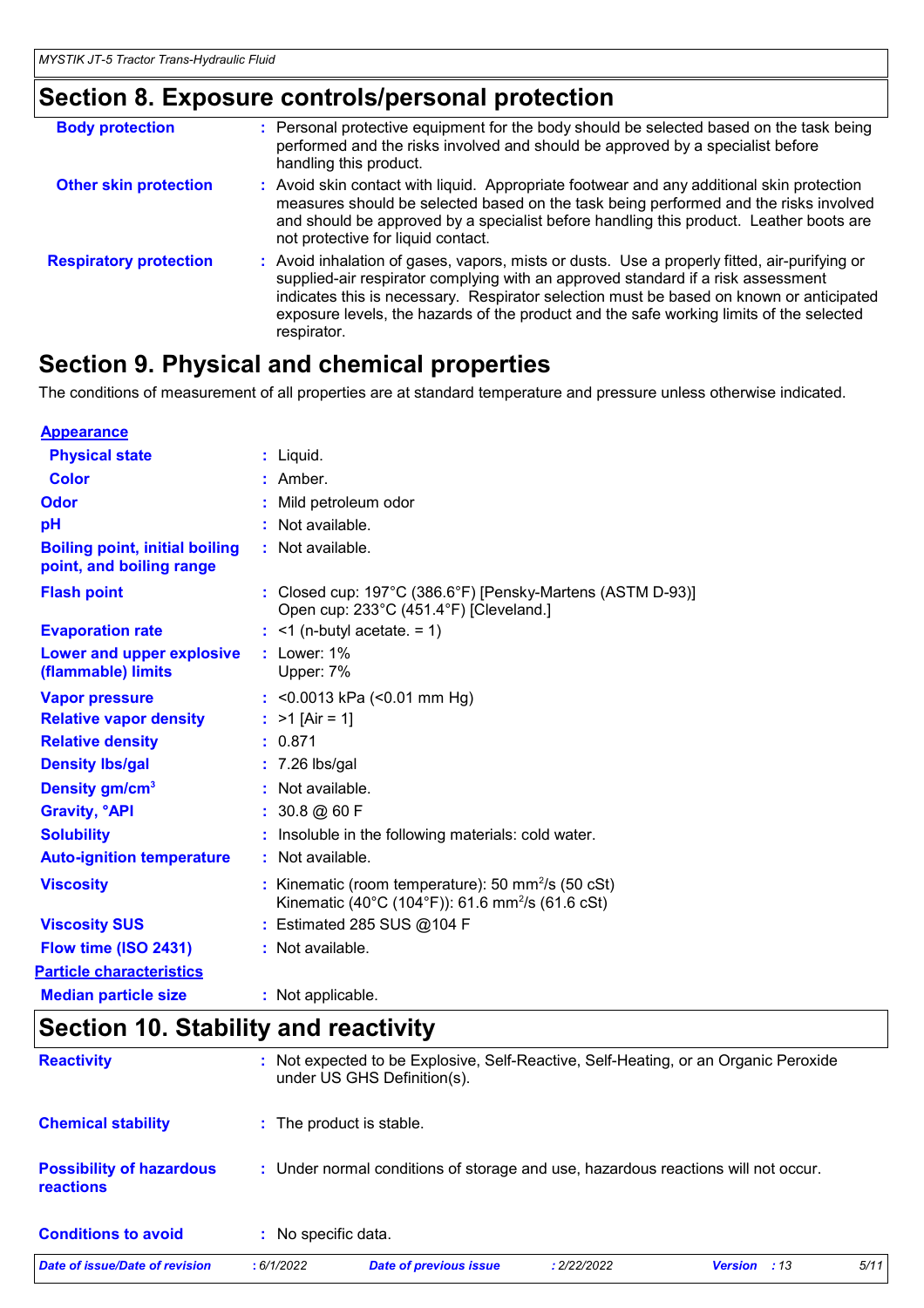# **Section 10. Stability and reactivity**

: No specific data. **Incompatible materials :**

**Hazardous decomposition products** Under normal conditions of storage and use, hazardous decomposition products should **:** not be produced.

### **Section 11. Toxicological information**

| <b>Information on toxicological effects</b>               |                                                                                                                                                                                                                                                                                                                                                                                                                                                                                                                                                                                                                                                                                                                                                                                                                                                                                                                                                                                                                                                                                                                                                                                                                                                                                                                                                                                                                                                                                                                                                                                                                                                                                                                                                                                                                                                                                                                                        |                |             |                       |
|-----------------------------------------------------------|----------------------------------------------------------------------------------------------------------------------------------------------------------------------------------------------------------------------------------------------------------------------------------------------------------------------------------------------------------------------------------------------------------------------------------------------------------------------------------------------------------------------------------------------------------------------------------------------------------------------------------------------------------------------------------------------------------------------------------------------------------------------------------------------------------------------------------------------------------------------------------------------------------------------------------------------------------------------------------------------------------------------------------------------------------------------------------------------------------------------------------------------------------------------------------------------------------------------------------------------------------------------------------------------------------------------------------------------------------------------------------------------------------------------------------------------------------------------------------------------------------------------------------------------------------------------------------------------------------------------------------------------------------------------------------------------------------------------------------------------------------------------------------------------------------------------------------------------------------------------------------------------------------------------------------------|----------------|-------------|-----------------------|
| <b>Acute toxicity</b>                                     |                                                                                                                                                                                                                                                                                                                                                                                                                                                                                                                                                                                                                                                                                                                                                                                                                                                                                                                                                                                                                                                                                                                                                                                                                                                                                                                                                                                                                                                                                                                                                                                                                                                                                                                                                                                                                                                                                                                                        |                |             |                       |
| <b>Product/ingredient name</b>                            | <b>Result</b>                                                                                                                                                                                                                                                                                                                                                                                                                                                                                                                                                                                                                                                                                                                                                                                                                                                                                                                                                                                                                                                                                                                                                                                                                                                                                                                                                                                                                                                                                                                                                                                                                                                                                                                                                                                                                                                                                                                          | <b>Species</b> | <b>Dose</b> | <b>Exposure</b>       |
| Distillates (petroleum),<br>hydrotreated heavy paraffinic | LD50 Dermal                                                                                                                                                                                                                                                                                                                                                                                                                                                                                                                                                                                                                                                                                                                                                                                                                                                                                                                                                                                                                                                                                                                                                                                                                                                                                                                                                                                                                                                                                                                                                                                                                                                                                                                                                                                                                                                                                                                            | Rat            | >5000 mg/kg |                       |
|                                                           | LD50 Oral                                                                                                                                                                                                                                                                                                                                                                                                                                                                                                                                                                                                                                                                                                                                                                                                                                                                                                                                                                                                                                                                                                                                                                                                                                                                                                                                                                                                                                                                                                                                                                                                                                                                                                                                                                                                                                                                                                                              | Rat            | >5000 mg/kg |                       |
| Distillates, petroleum,<br>hydrotreated, light naphthenic | LD50 Oral                                                                                                                                                                                                                                                                                                                                                                                                                                                                                                                                                                                                                                                                                                                                                                                                                                                                                                                                                                                                                                                                                                                                                                                                                                                                                                                                                                                                                                                                                                                                                                                                                                                                                                                                                                                                                                                                                                                              | Rat            | >5000 mg/kg |                       |
| <b>Conclusion/Summary</b>                                 | : Distillates (petroleum), hydrotreated heavy paraffinic: Mineral oil mists derived from<br>highly refined oils are reported to have low acute and sub-acute toxicities in animals.<br>Effects from single and short-term repeated exposures to high concentrations of mineral<br>oil mists well above applicable workplace exposure levels include lung inflammatory<br>reaction, lipoid granuloma formation and lipoid pneumonia. In acute and sub-acute<br>studies involving exposures to lower concentrations of mineral oil mists at or near<br>current work place exposure levels produced no significant toxicological effects.<br>Distillates (petroleum), hydrotreated light naphthenic: INHALATION (LC50) Acute:<br>9.6 mg/L (Female Rat).<br>INHALATION (LC50) Acute: 10.5 mg/L (Male Rat).<br>DRAIZE EYE Acute: Non-irritating (Rabbit).<br>DRAIZE DERMAL Acute: Mild skin irritant (Rabbit).<br>BUEHLER DERMAL Acute: Non-sensitizing (Guinea Pig).<br>28-Day DERMAL Sub-Chronic: Mild to moderate skin irritant (Rabbit & Rat).<br>A life-time dermal application of severely hydrotreated light naphthenic oils produced<br>skin masses on mice which correlated with the skin irritation response levels of the test<br>animals. Additional studies attribute these masses to a weak promotional activity.<br>These studies indicate that light naphthenic oils are not mutagenic, tumor initiators nor<br>complete chemical carcinogens. These materials have not been determined to be<br>carcinogenic by IARC, NTP or OSHA.<br>Phosphorodithioic acid, O,O-di-C1-14-alkyl esters, zinc salts: INHALATION (LC50),<br>Acute: > 1310 mg/L (Rat screen level)(4 hours).<br>DRAIZE EYE, Acute: Severe eye irritant. (Rabbit).<br>DRAIZE DERMAL, Acute: Mild to moderate skin irritant. (Rabbit).<br>BUEHLER DERMAL, Acute: Non-sensitizing. (Guinea Pig).<br>28-Day DERMAL, Sub-Chronic: Severe skin irritant. (Rabbit). |                |             | Reported reduced food |

#### **Irritation/Corrosion**

| <b>Product/ingredient name</b>                            | <b>Result</b> |                                         | <b>Species</b> | <b>Score</b> | <b>Exposure</b>    | <b>Observation</b> |
|-----------------------------------------------------------|---------------|-----------------------------------------|----------------|--------------|--------------------|--------------------|
| Distillates, petroleum,<br>hydrotreated, light naphthenic |               | Skin - Moderate irritant                | Rabbit         |              | 24 hours 0.5<br>MI | ۰                  |
| <b>Skin</b>                                               | t.            | No additional information.              |                |              |                    |                    |
| <b>Eyes</b>                                               |               | No additional information.              |                |              |                    |                    |
| <b>Respiratory</b>                                        |               | $\therefore$ No additional information. |                |              |                    |                    |
| <b>Sensitization</b>                                      |               |                                         |                |              |                    |                    |
| Not available.                                            |               |                                         |                |              |                    |                    |
| <b>Skin</b>                                               |               | No additional information.              |                |              |                    |                    |
| <b>Respiratory</b>                                        |               | No additional information.              |                |              |                    |                    |
| <b>Mutagenicity</b>                                       |               |                                         |                |              |                    |                    |
| Date of issue/Date of revision                            | : 6/1/2022    | <b>Date of previous issue</b>           |                | : 2/22/2022  | <b>Version</b>     | 6/11<br>:13        |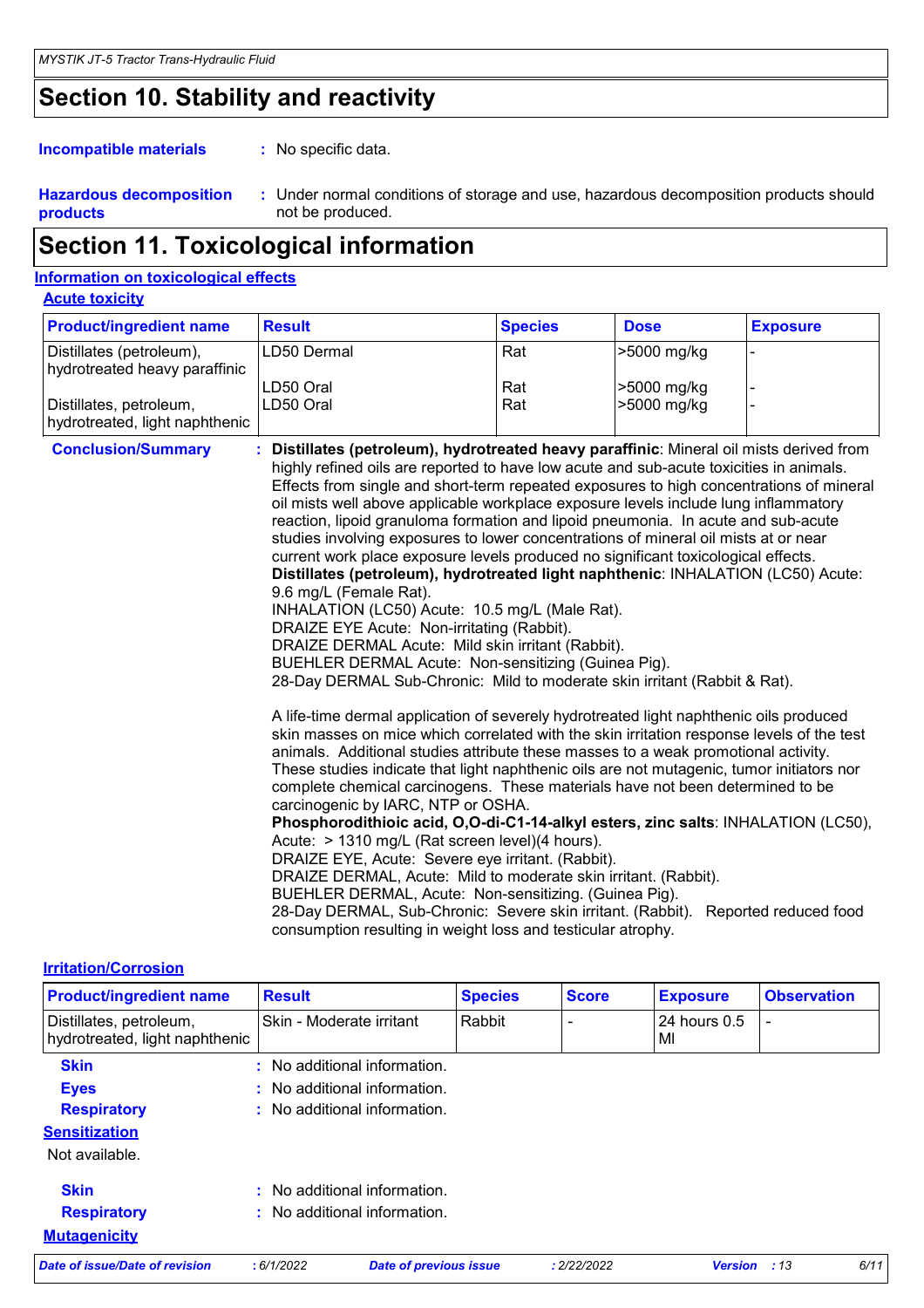# **Section 11. Toxicological information**

Not available.

| <b>Conclusion/Summary</b>                                                   | : No additional information.   |
|-----------------------------------------------------------------------------|--------------------------------|
| <b>Carcinogenicity</b><br>Not available.                                    |                                |
| <b>Conclusion/Summary</b><br><b>Reproductive toxicity</b><br>Not available. | $:$ No additional information. |
| <b>Conclusion/Summary</b><br><b>Teratogenicity</b><br>Not available.        | : No additional information.   |
| <b>Conclusion/Summary</b>                                                   | : No additional information.   |
| <b>Specific target organ toxicity (single exposure)</b>                     |                                |

Not available.

#### **Specific target organ toxicity (repeated exposure)**

Not available.

#### **Aspiration hazard**

| <b>Name</b>                                            | Result                                |
|--------------------------------------------------------|---------------------------------------|
| Distillates, petroleum, hydrotreated, light naphthenic | <b>ASPIRATION HAZARD - Category 1</b> |

| <b>Information on the likely</b><br>routes of exposure                                   |                     | : Routes of entry anticipated: Dermal.                                                                              |             |                     |      |
|------------------------------------------------------------------------------------------|---------------------|---------------------------------------------------------------------------------------------------------------------|-------------|---------------------|------|
| <b>Potential acute health effects</b>                                                    |                     |                                                                                                                     |             |                     |      |
| <b>Eye contact</b>                                                                       |                     | : No known significant effects or critical hazards.                                                                 |             |                     |      |
| <b>Inhalation</b>                                                                        |                     | : No known significant effects or critical hazards.                                                                 |             |                     |      |
| <b>Skin contact</b>                                                                      |                     | : Injection of pressurized hydrocarbons can cause severe permanent tissue damage.<br>Initial symptoms may be minor. |             |                     |      |
| <b>Ingestion</b>                                                                         |                     | : No known significant effects or critical hazards.                                                                 |             |                     |      |
| <b>Symptoms related to the physical, chemical and toxicological characteristics</b>      |                     |                                                                                                                     |             |                     |      |
| <b>Eye contact</b>                                                                       | : No specific data. |                                                                                                                     |             |                     |      |
| <b>Inhalation</b>                                                                        | : No specific data. |                                                                                                                     |             |                     |      |
| <b>Skin contact</b>                                                                      | : No specific data. |                                                                                                                     |             |                     |      |
| <b>Ingestion</b>                                                                         | : No specific data. |                                                                                                                     |             |                     |      |
| Delayed and immediate effects and also chronic effects from short and long term exposure |                     |                                                                                                                     |             |                     |      |
| <b>Short term exposure</b>                                                               |                     |                                                                                                                     |             |                     |      |
| <b>Potential immediate</b><br>effects                                                    | : Not available.    |                                                                                                                     |             |                     |      |
| <b>Potential delayed effects</b>                                                         | : Not available.    |                                                                                                                     |             |                     |      |
| <b>Long term exposure</b>                                                                |                     |                                                                                                                     |             |                     |      |
| <b>Potential immediate</b><br>effects                                                    | : Not available.    |                                                                                                                     |             |                     |      |
| <b>Potential delayed effects</b>                                                         | : Not available.    |                                                                                                                     |             |                     |      |
| <b>Potential chronic health effects</b>                                                  |                     |                                                                                                                     |             |                     |      |
| Not available.                                                                           |                     |                                                                                                                     |             |                     |      |
| <b>General</b>                                                                           |                     | : No known significant effects or critical hazards.                                                                 |             |                     |      |
| <b>Date of issue/Date of revision</b>                                                    | :6/1/2022           | <b>Date of previous issue</b>                                                                                       | : 2/22/2022 | <b>Version</b> : 13 | 7/11 |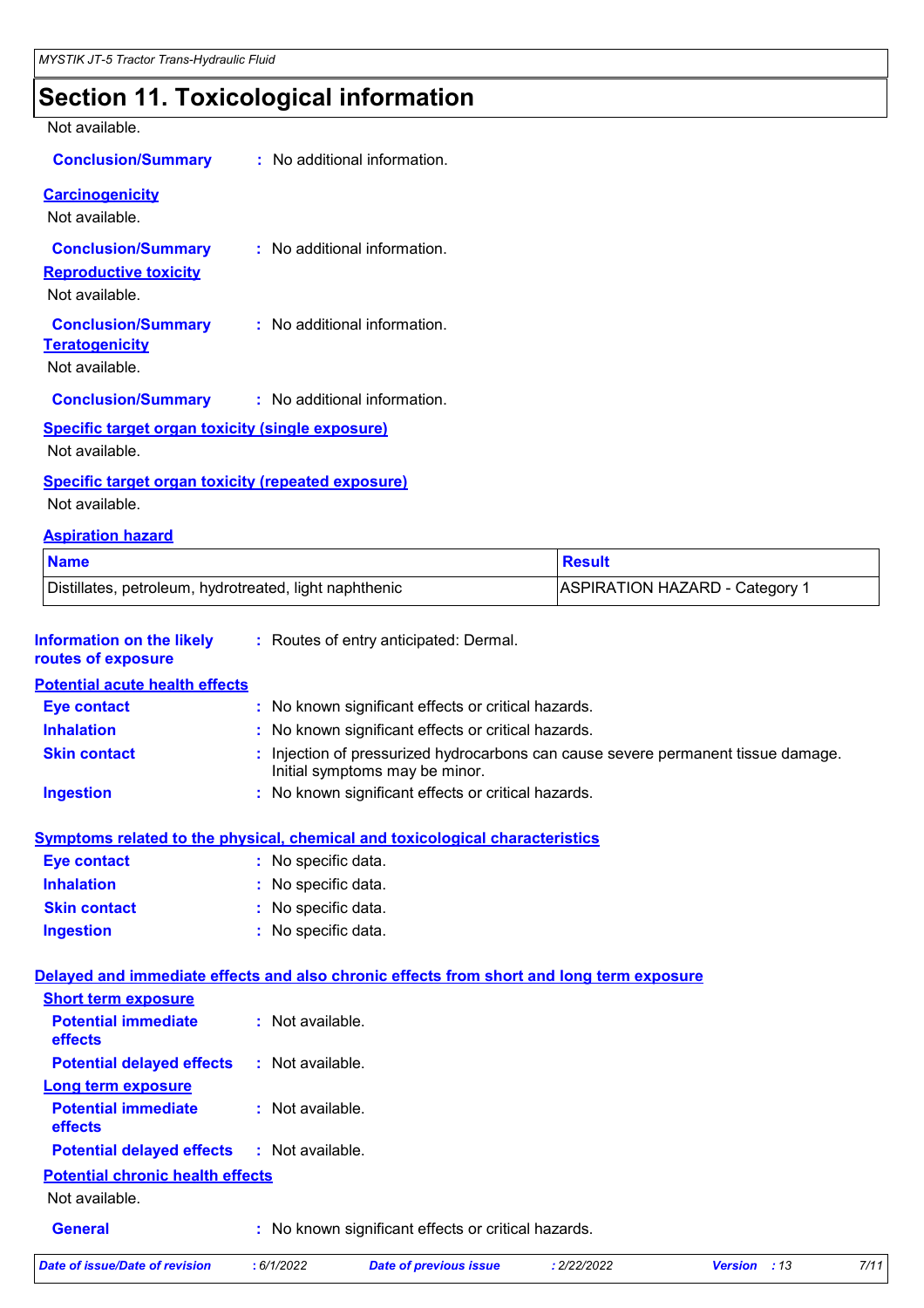### **Section 11. Toxicological information**

| <b>Carcinogenicity</b>       | : No known significant effects or critical hazards. |
|------------------------------|-----------------------------------------------------|
| <b>Mutagenicity</b>          | : No known significant effects or critical hazards. |
| <b>Teratogenicity</b>        | : No known significant effects or critical hazards. |
| <b>Developmental effects</b> | : No known significant effects or critical hazards. |
| <b>Fertility effects</b>     | : No known significant effects or critical hazards. |

#### **Numerical measures of toxicity**

**Acute toxicity estimates**

| <b>Product/ingredient name</b>                   | <b>Oral</b> (mg/<br>kg) | <b>Dermal</b><br>$\lceil$ (mg/kg) | Inhalation Inhalation<br>(gases)<br>(ppm) | (vapors)<br>$\mathsf{mgl}()$ | <b>Inhalation</b><br><b>dusts and</b><br>$ miss $ (mg/ |
|--------------------------------------------------|-------------------------|-----------------------------------|-------------------------------------------|------------------------------|--------------------------------------------------------|
| <b>MYSTIK JT-5 Tractor Trans-Hydraulic Fluid</b> | 381013.7                | 381013.7                          | IN/A                                      | N/A                          | N/A                                                    |

### **Section 12. Ecological information**

#### **Toxicity**

#### Not available.

**Conclusion/Summary :** Not available.

#### **Persistence and degradability**

Not available. **Conclusion/Summary :** Not available.

#### **Bioaccumulative potential**

Not available.

#### **Mobility in soil**

**Soil/water partition coefficient (KOC) :** Not available.

**Other adverse effects** : No known significant effects or critical hazards.

### **Section 13. Disposal considerations**

The generation of waste should be avoided or minimized wherever possible. Disposal of this product, solutions and any by-products should at all times comply with the requirements of environmental protection and waste disposal legislation and any regional local authority requirements. Dispose of surplus and non-recyclable products via a licensed waste disposal contractor. Waste should not be disposed of untreated to the sewer unless fully compliant with the requirements of all authorities with jurisdiction. Waste packaging should be recycled. Incineration or landfill should only be considered when recycling is not feasible. This material and its container must be disposed of in a safe way. Empty containers or liners may retain some product residues. Avoid dispersal of spilled material and runoff and contact with soil, waterways, drains and sewers. **Disposal methods :**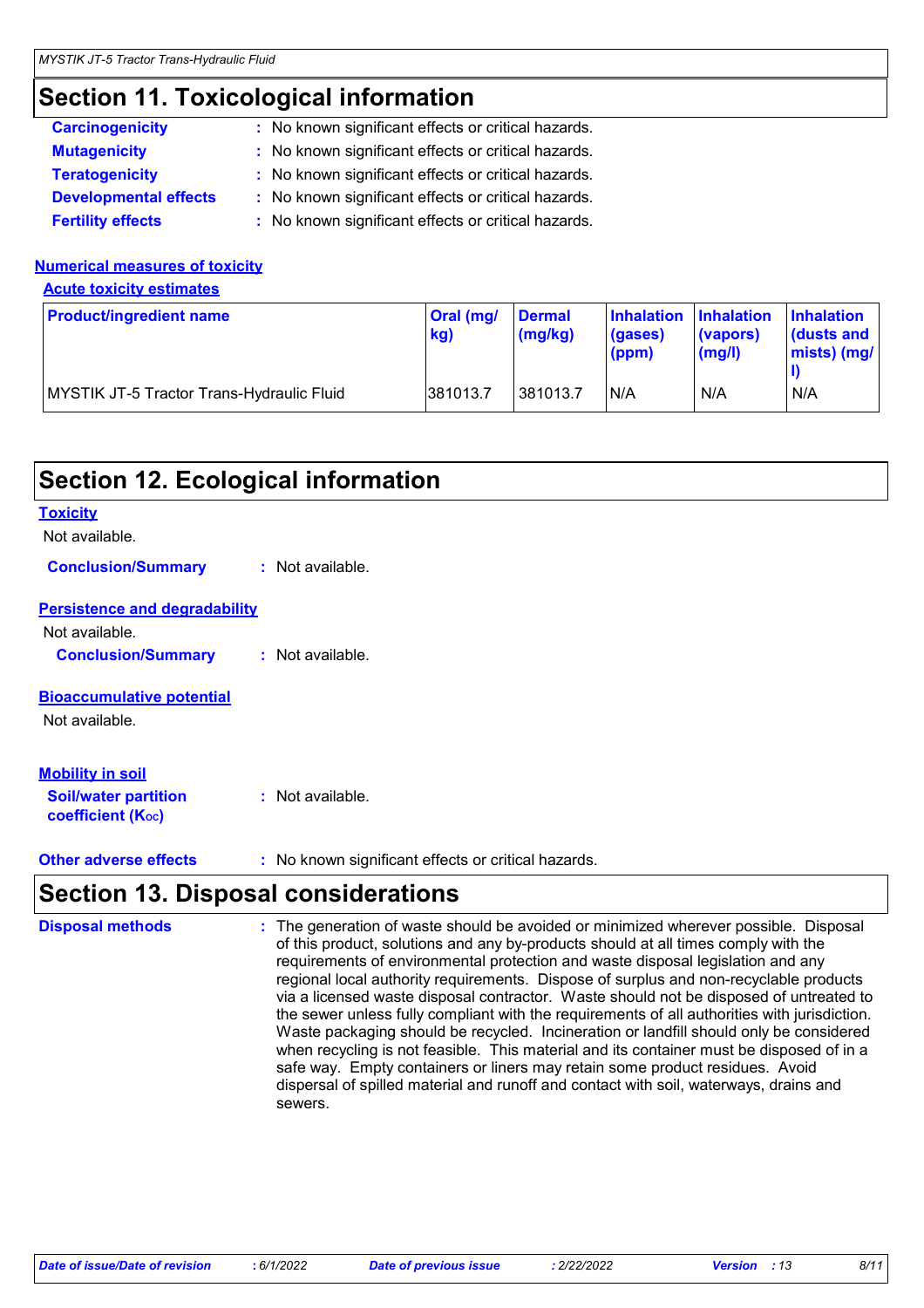### **Section 14. Transport information**

|                                      | <b>DOT Classification</b> | <b>IMDG</b>    | <b>IATA</b>    |
|--------------------------------------|---------------------------|----------------|----------------|
| <b>UN number</b>                     | Not regulated.            | Not regulated. | Not regulated. |
| <b>UN proper</b><br>shipping name    | -                         |                |                |
| <b>Transport</b><br>hazard class(es) |                           |                |                |
| <b>Packing group</b>                 | $\blacksquare$            |                |                |
| <b>Environmental</b><br>hazards      | No.                       | No.            | No.            |

**Oil:** The product(s) represented by this SDS is (are) regulated as "oil" under 49 CFR Part 130. Shipments by rail or highway in packaging having a capacity of 3500 gallons or more or in a quantity greater 42,000 gallons are subject to these requirements. In addition, mixtures containing 10% or more of this product may be subject to these requirements.

**Special precautions for user Transport within user's premises:** always transport in closed containers that are **:** upright and secure. Ensure that persons transporting the product know what to do in the event of an accident or spillage.

**Transport in bulk according :** Not available. **to IMO instruments**

### **Section 15. Regulatory information**

| <b>U.S. Federal regulations</b> | United States inventory (TSCA 8b): All components are listed or exempted.<br>Clean Water Act (CWA) 307: Phosphorodithioic acid, O,O-di-C1-14-alkyl esters, zinc<br>salts; ethylbenzene; naphthalene                                                                                                                                                                           |  |
|---------------------------------|-------------------------------------------------------------------------------------------------------------------------------------------------------------------------------------------------------------------------------------------------------------------------------------------------------------------------------------------------------------------------------|--|
|                                 | Clean Water Act (CWA) 311: ammonia, anhydrous; ethylbenzene; naphthalene                                                                                                                                                                                                                                                                                                      |  |
|                                 | This material is classified as an oil under Section 311 of the Clean Water Act (CWA)<br>and the Oil Pollution Act of 1990 (OPA). Discharges or spills which produce a visible<br>sheen on waters of the United States, their adjoining shorelines, or into conduits leading<br>to surface waters must be reported to the EPA's National Response Center at (800)<br>424-8802. |  |

#### **SARA 302/304**

#### **Composition/information on ingredients**

|                                           |                                                                      |            | <b>SARA 302 TPQ</b> |           | <b>SARA 304 RQ</b> |           |
|-------------------------------------------|----------------------------------------------------------------------|------------|---------------------|-----------|--------------------|-----------|
| <b>Name</b>                               | $\frac{9}{6}$                                                        | <b>EHS</b> | (lbs)               | (gallons) | (lbs)              | (gallons) |
| Ammonia, anhydrous                        | < 0.0001                                                             | Yes.       | 500                 |           | 100                |           |
| <b>SARA 304 RQ</b><br><b>SARA 311/312</b> | : 952380952.4 lbs / 432380952.4 kg [131140026.9 gal / 496419003.9 L] |            |                     |           |                    |           |
| <b>Classification</b>                     | : HNOC - Injection Hazards                                           |            |                     |           |                    |           |

**Composition/information on ingredients**

| <b>Name</b>                                               | $\frac{9}{4}$ | <b>Classification</b>                                             |
|-----------------------------------------------------------|---------------|-------------------------------------------------------------------|
| Distillates, petroleum,<br>hydrotreated, light naphthenic |               | <b>ASPIRATION HAZARD - Category 1</b><br>HNOC - Injection Hazards |

| Date of issue/Date of revision |  |
|--------------------------------|--|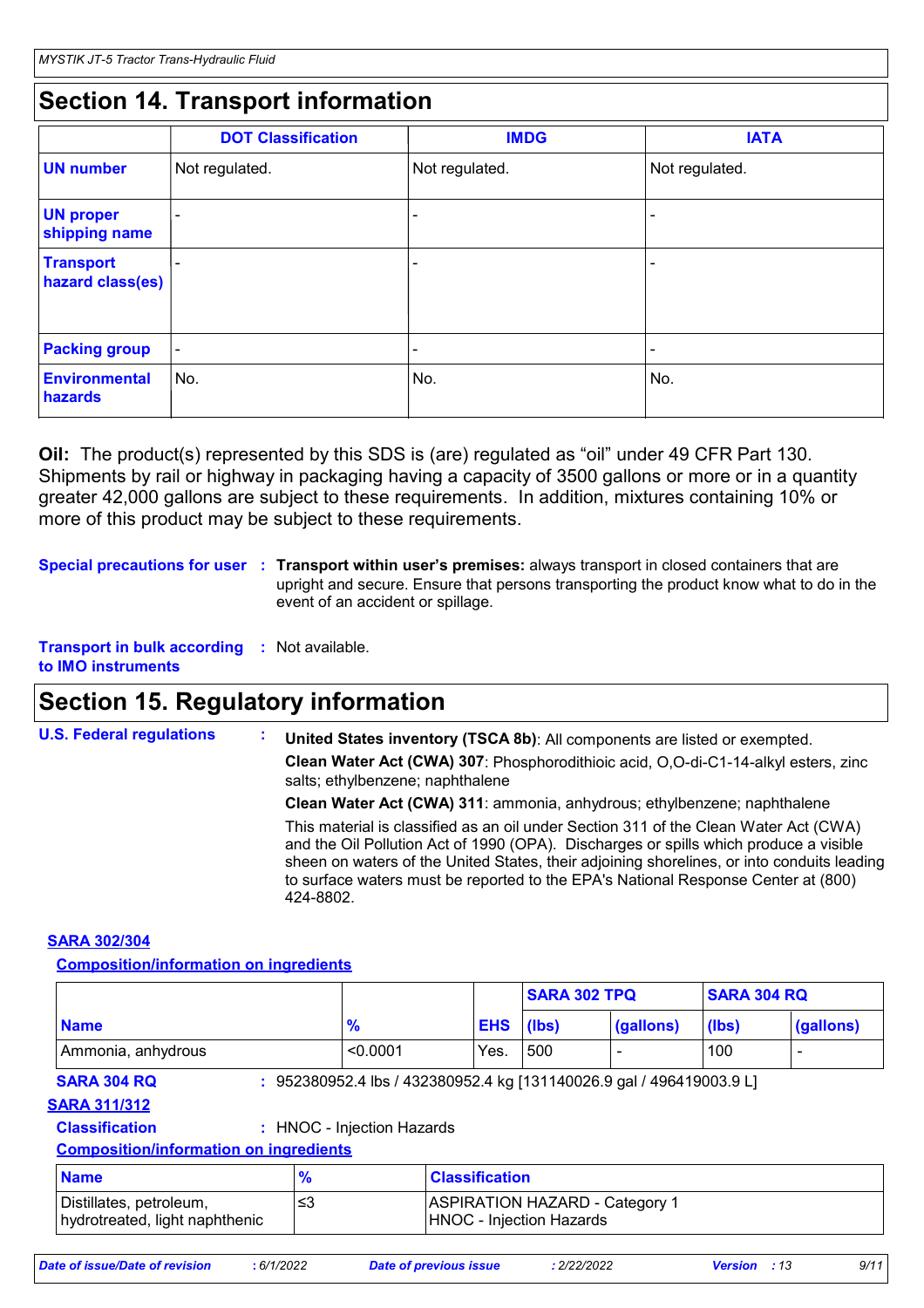### **Section 15. Regulatory information**

#### **SARA 313**

|                                           | <b>Product name</b>                                              | <b>CAS number</b> | $\frac{9}{6}$ |
|-------------------------------------------|------------------------------------------------------------------|-------------------|---------------|
| <b>Form R - Reporting</b><br>requirements | Phosphorodithioic acid, O,O-di-C1-14-alkyl esters,<br>zinc salts | 68649-42-3        | ′∕2           |
| <b>Supplier notification</b>              | Phosphorodithioic acid, O,O-di-C1-14-alkyl esters,<br>zinc salts | 68649-42-3        | - <2          |

SARA 313 notifications must not be detached from the SDS and any copying and redistribution of the SDS shall include copying and redistribution of the notice attached to copies of the SDS subsequently redistributed.

#### **State regulations**

| <b>Massachusetts</b> | : None of the components are listed.                            |
|----------------------|-----------------------------------------------------------------|
| <b>New York</b>      | : None of the components are listed.                            |
| <b>New Jersey</b>    | : The following components are listed: ZINC compounds           |
| <b>Pennsylvania</b>  | : The following components are listed: ZINC COMPOUNDS           |
|                      | <b>California Prop. 65 Clear and Reasonable Warnings (2018)</b> |

WARNING: This product can expose you to chemicals including Ethylbenzene, which is known to the State of California to cause cancer. For more information go to www.P65Warnings.ca.gov.

| <b>Ingredient name</b> | $\frac{9}{6}$ | <b>Cancer</b> | Reproductive | No significant risk<br>level | <b>Maximum</b><br>acceptable dosage<br><b>level</b> |
|------------------------|---------------|---------------|--------------|------------------------------|-----------------------------------------------------|
| lethvlbenzene          | trace         | Yes.          | No.          | Yes.                         | -                                                   |
| Inaphthalene           | trace         | Yes.          | No.          | Yes.                         |                                                     |
| I cumene               | trace         | Yes.          | I No.        | $\overline{\phantom{0}}$     |                                                     |

#### **International regulations**

#### **Rotterdam Convention on Prior Informed Consent (PIC)**

Not listed.

#### **Inventory list**

| <b>United States</b>     | : All components are listed or exempted.                                             |
|--------------------------|--------------------------------------------------------------------------------------|
| <b>Australia</b>         | : All components are listed or exempted.                                             |
| <b>Canada</b>            | : All components are listed or exempted.                                             |
| <b>China</b>             | : Not determined.                                                                    |
| <b>Europe</b>            | : All components are listed or exempted.                                             |
| <b>Japan</b>             | : Japan inventory (CSCL): Not determined.<br>Japan inventory (ISHL): Not determined. |
| <b>Malaysia</b>          | : Not determined                                                                     |
| <b>New Zealand</b>       | : All components are listed or exempted.                                             |
| <b>Philippines</b>       | : All components are listed or exempted.                                             |
| <b>Republic of Korea</b> | : All components are listed or exempted.                                             |
| <b>Taiwan</b>            | : Not determined.                                                                    |
| <b>Thailand</b>          | : Not determined.                                                                    |
| <b>Turkey</b>            | : Not determined.                                                                    |
| <b>Viet Nam</b>          | Not determined.                                                                      |